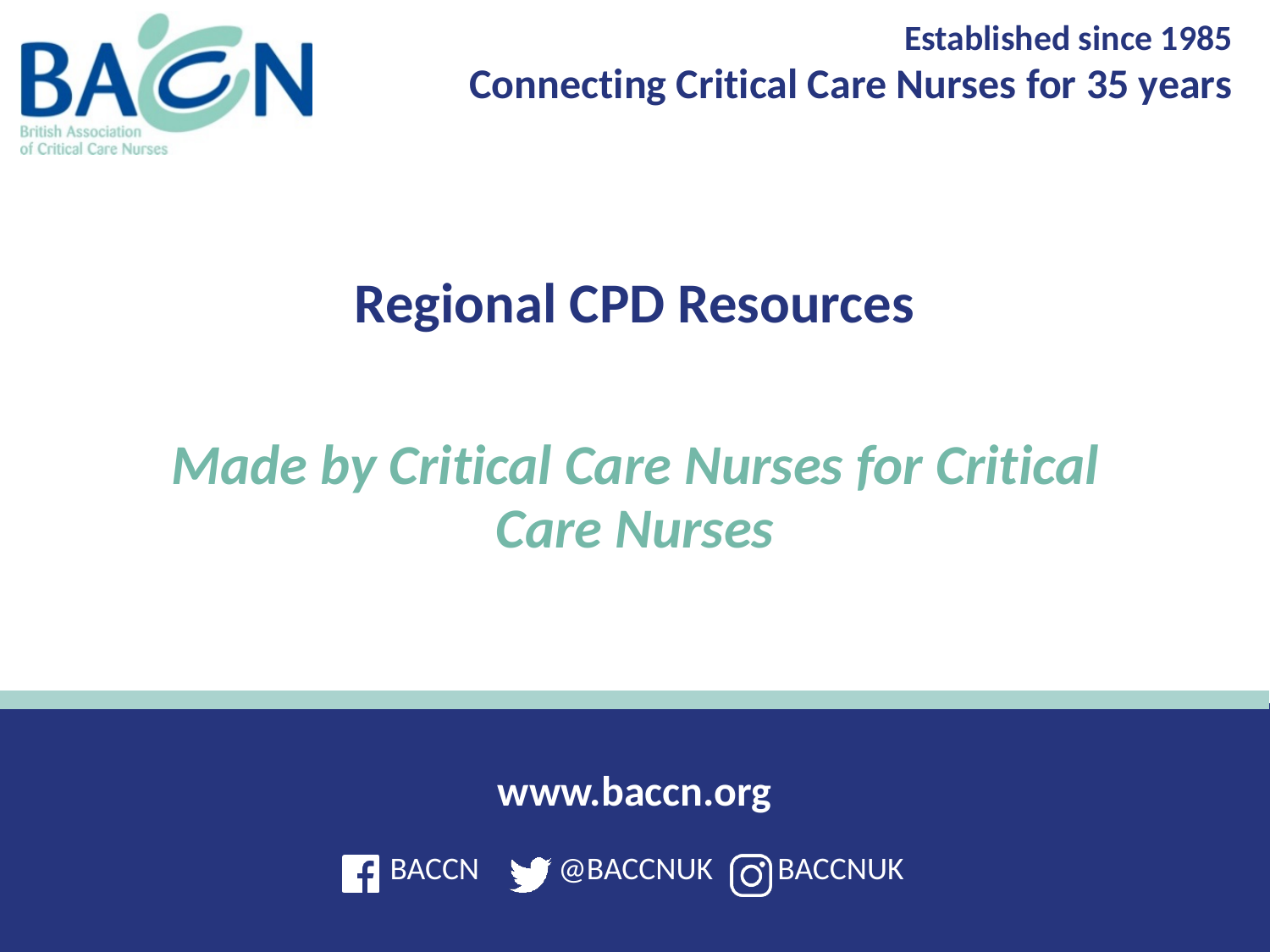

*Made by Critical Care Nurses for Critical Care Nurses*

#### **Session Title: Working to be well: Wellbeing & Covid-19**

**Presenter(s): Sarah Milligan - Lead for Learning Environment Wellbeing, Frimley Health Foundation Trust Claire Kaupilla, Central South Committee Chair & ITU Outreach Nurse, Frimley Health Foundation Trust, CPD Hours for Revalidation: STEP competency No.:** 

**www.baccn.org**

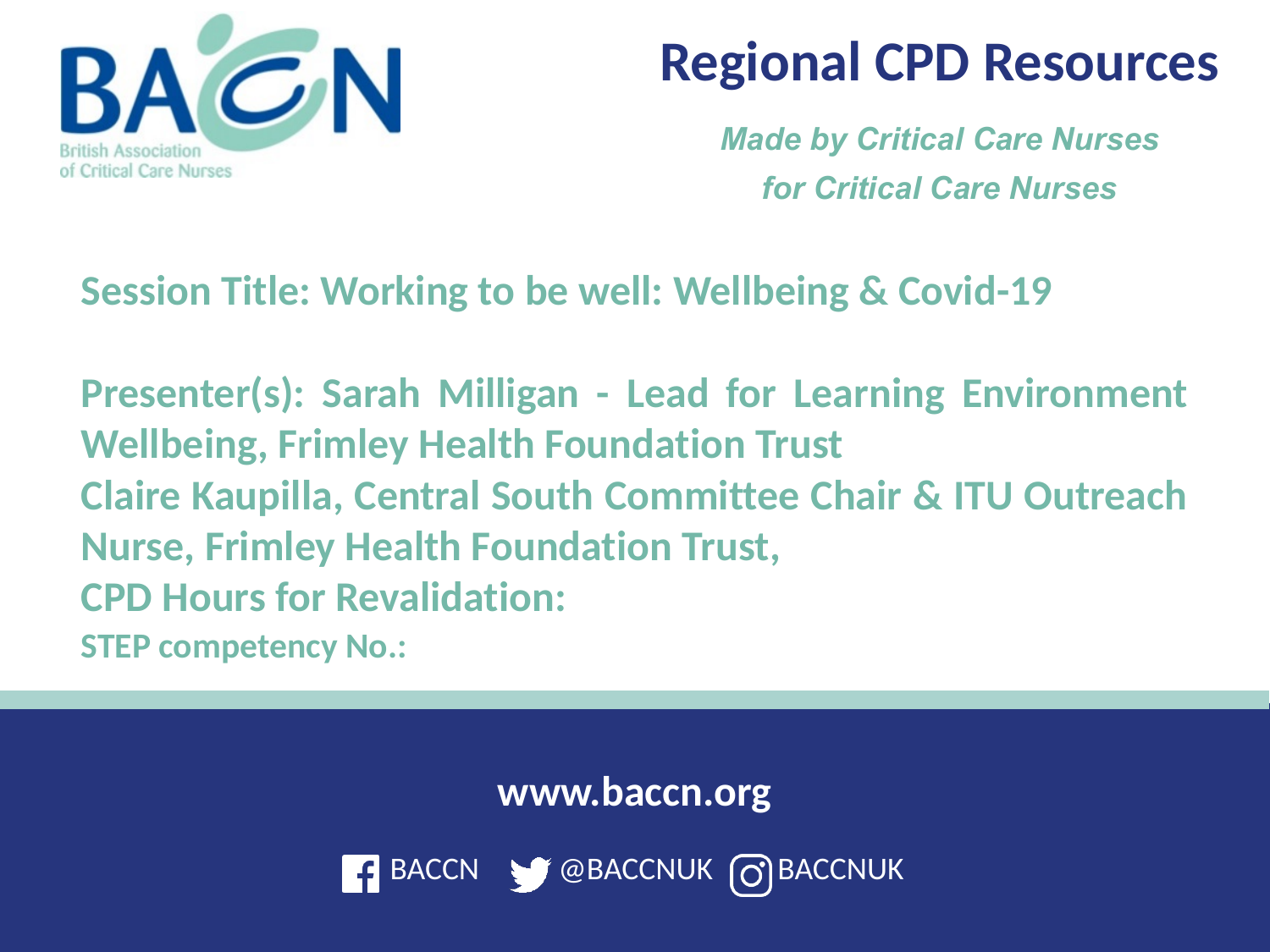

*Made by Critical Care Nurses for Critical Care Nurses*

# **Session Aim & Objectives**

#### **Aim**

- •To be aware of the triggers and symptoms of extreme stress and burnout .
- •To be aware how to look after your wellbeing

#### **Objectives**

- •Tips to self care
- •What to look out for post Covid-19 regarding your mental health.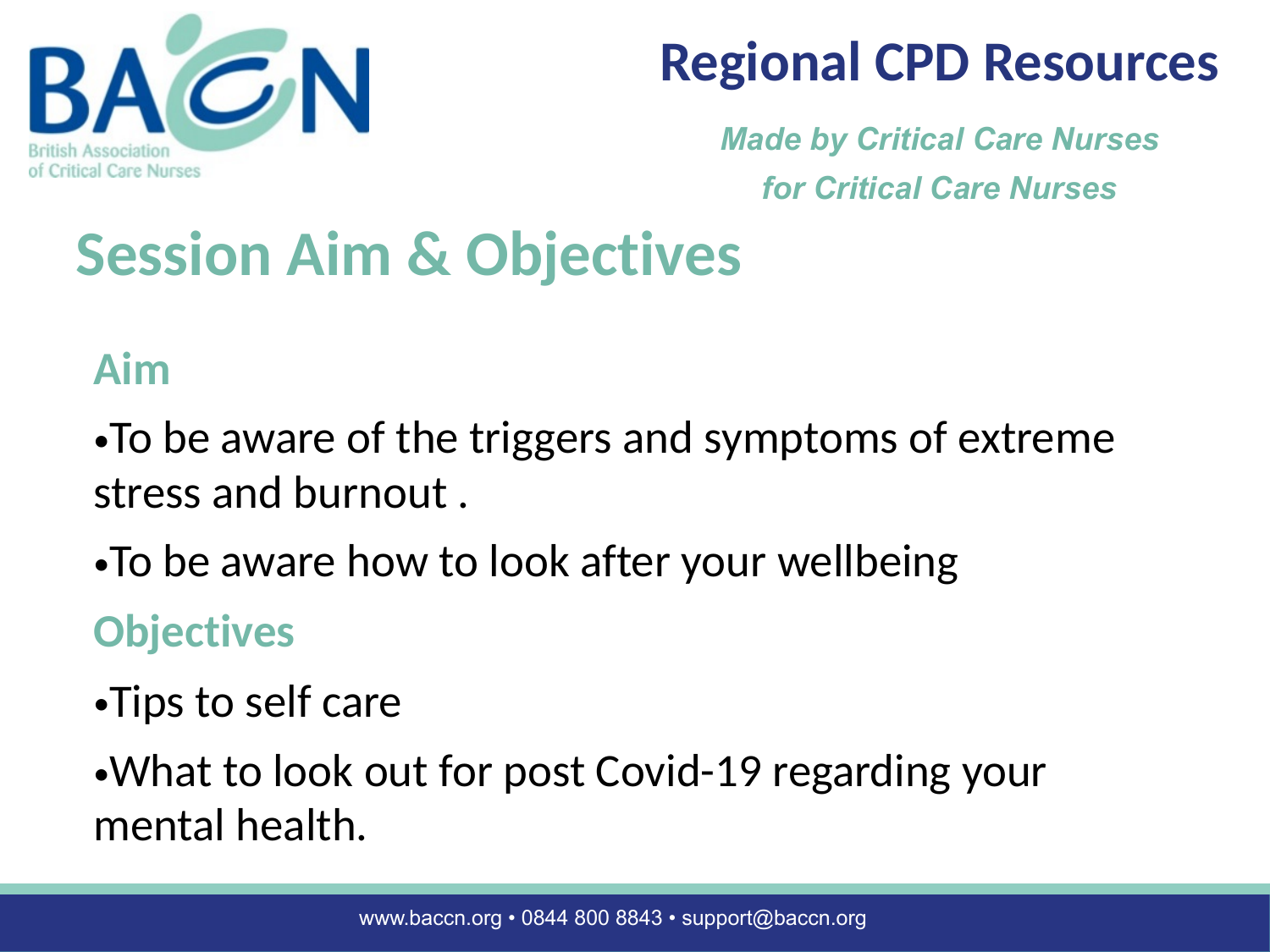

*Made by Critical Care Nurses for Critical Care Nurses*

# **Disclosure**

The presenter of this online learning session has no conflict of interest & has not received any income from a commercial supplier.



www.baccn.org • 0844 800 8843 • support@baccn.org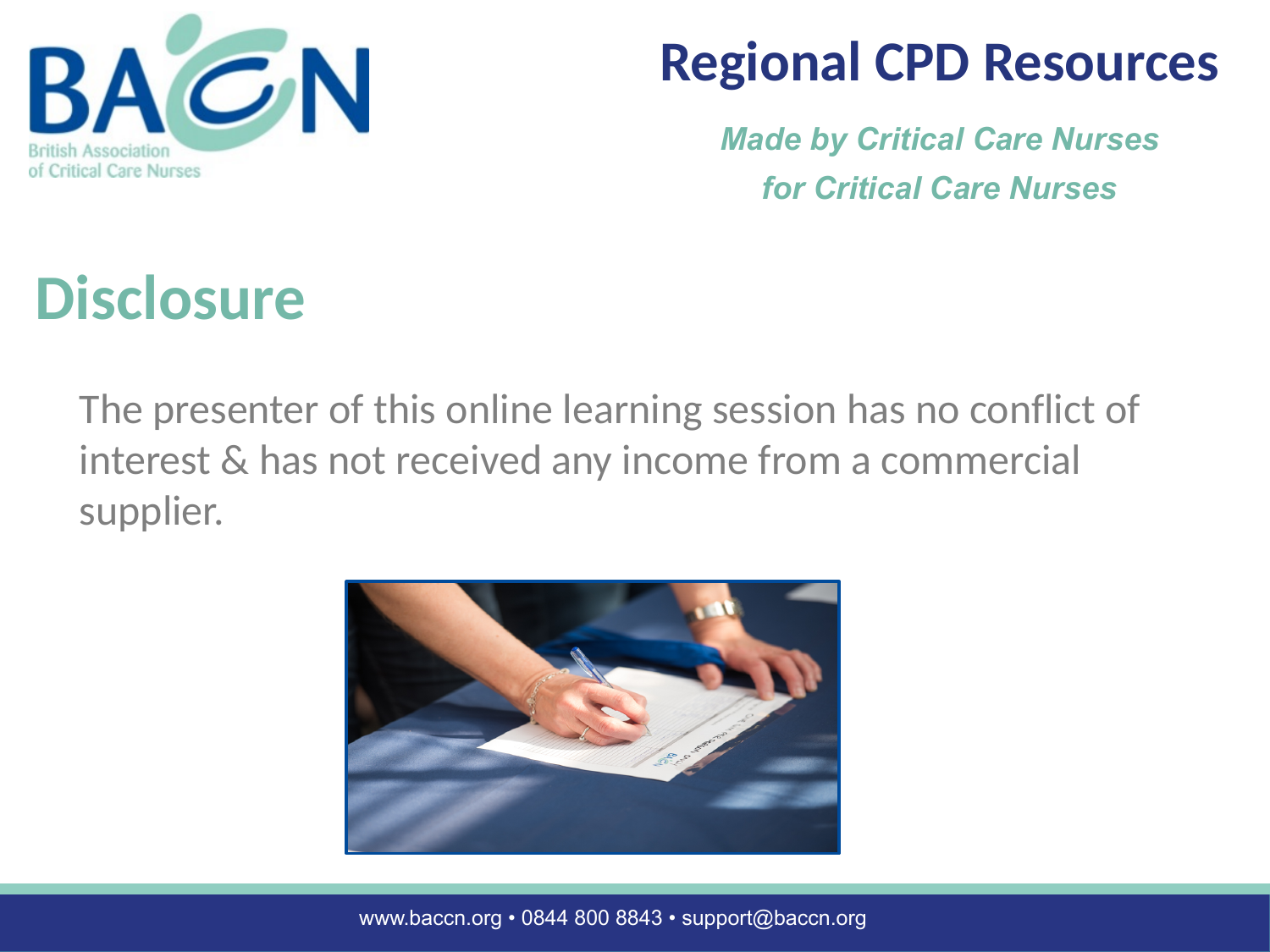

*Made by Critical Care Nurses for Critical Care Nurses*

## **Management of Stress and Burnout**

- Recognise your symptoms both physical, emotional and psychological
- Reach out to your manager or colleagues to let them know how you are feeling.
- Use phones Apps on your phone to help with rest, breathing to regulate emotions unwind and sleep.
- Write down how you are feeling in journal or video dairy or voice note, be creative, it doesn't need to make sense.
- Consistent Exercise:- Really useful for anxiety as it releases Endorphins (happy hormones) it activates the neuro system.
- Drink enough fluids to stay hydrated.
- Practice healthy eating habits.
- Get enough sleep
- Take part in relaxing activities, such as yoga and meditation.
- Abstain from alcohol, tobacco and other illicit drugs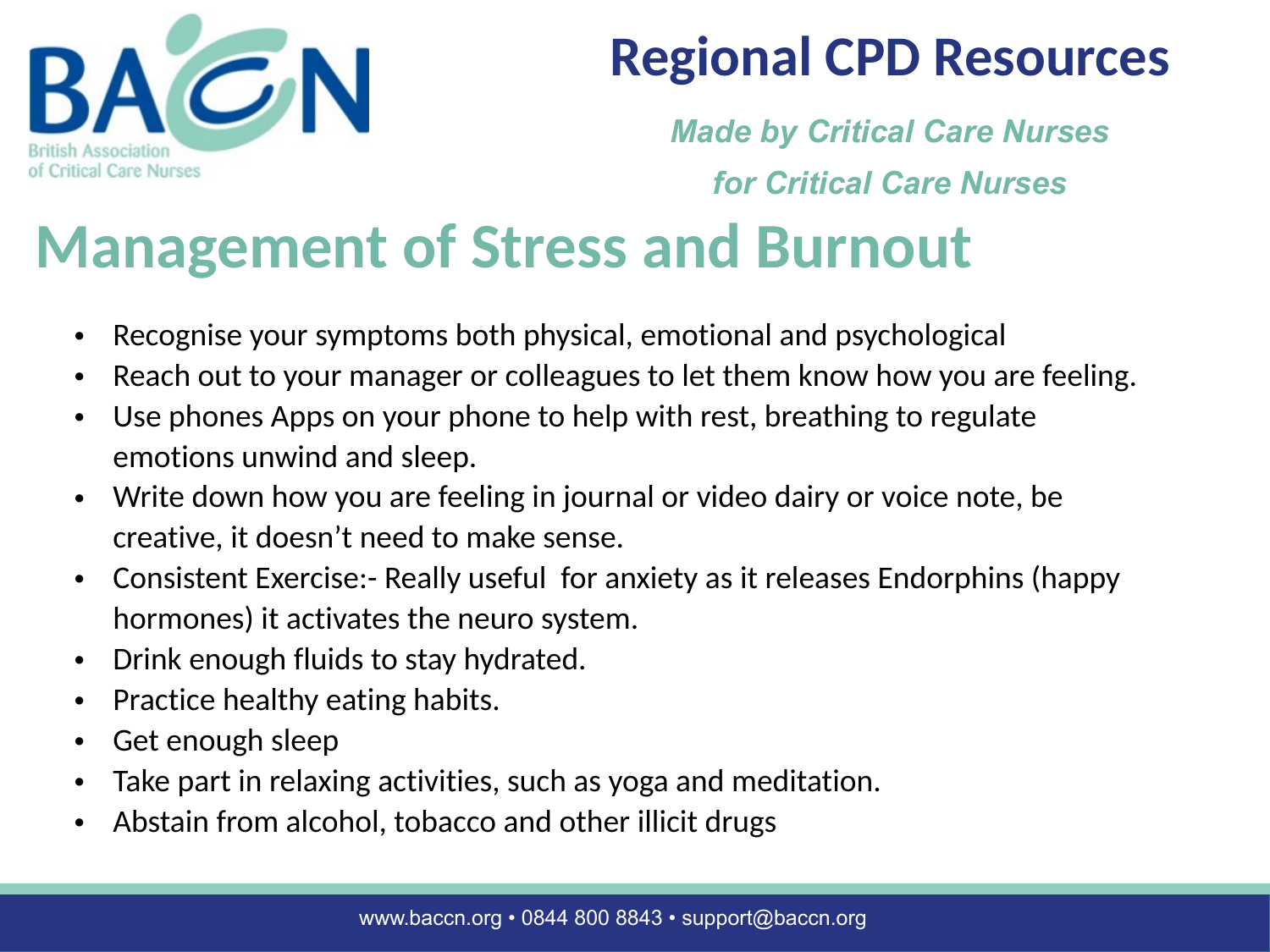

*Made by Critical Care Nurses* 

*for Critical Care Nurses*

# **15 Signs of Stress and Burnout**

•Exhaustion, lack of energy

- •Headaches or stomach pains
- •Increase of Isolating or withdrawn.
- •Behavioural changes
- •Increased irritability
- •Frequent illnesses
- •Neglect own self care
- •Denial of feelings
- •Alienation from non- work related activities
- •Mental or physical collapse.
- •Reduced creativity
- •Poor performance
- •Memory loss
- •Neglect personal hygiene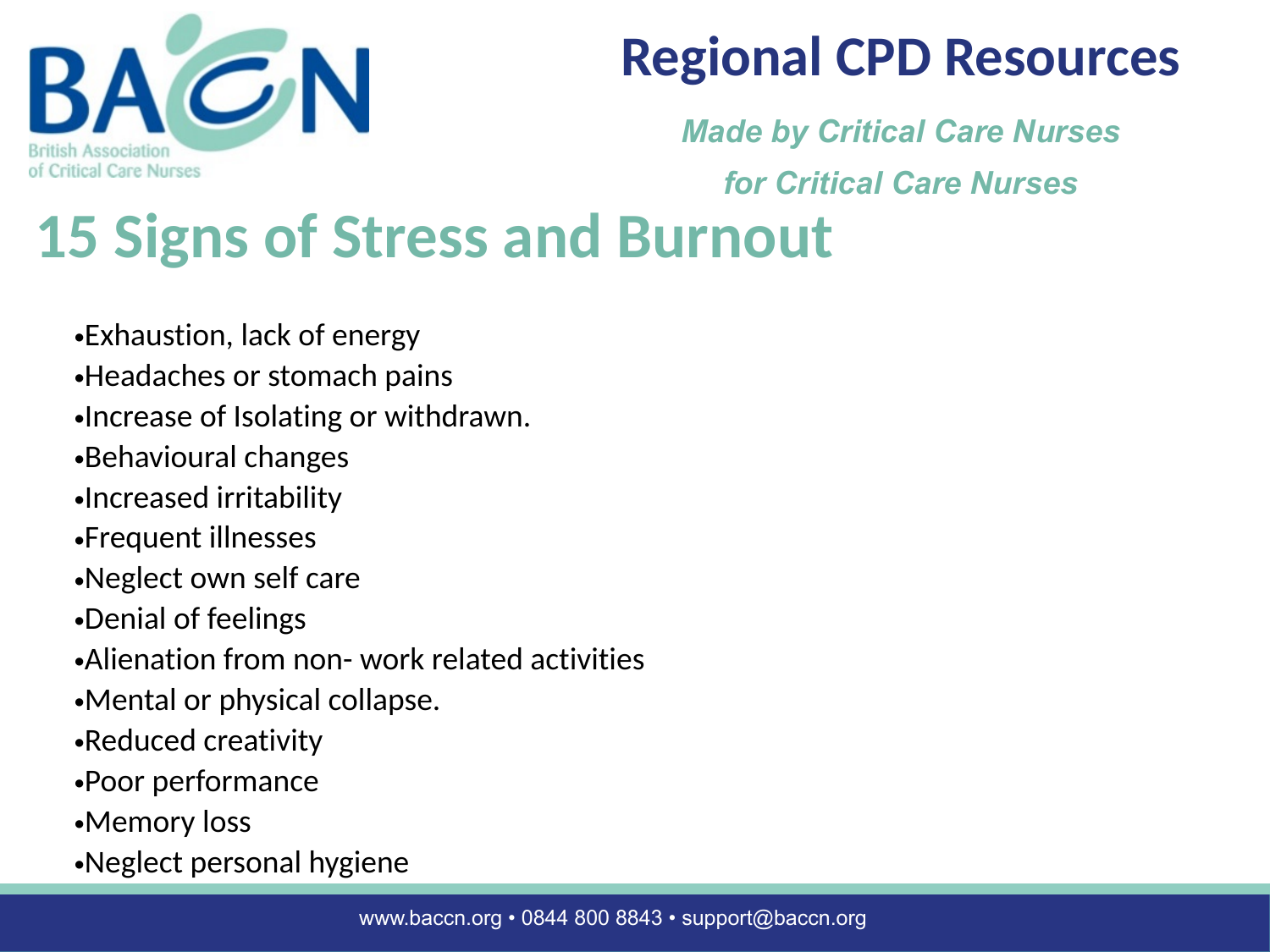

*Made by Critical Care Nurses for Critical Care Nurses*

**References & Further reading:** 

**Please reach out and get support it can save lives. Prioritising your emotional wellbeing, ensures that you can look after your patients better. Website links:** 

**<https://www.headspace.com/covid-19> <https://blog.calm.com/take-a-deep-breath>**

*Helpline for emotional distress* 

**Get 24/7 help** [Text 85258](sms:85258) 

**<https://www.giveusashout.org/get-help/>**

**Campaign against living miserably** 

**<https://www.thecalmzone.net/:-> 0800 58 58 58** 

**www.baccn.org**

BACCN & @BACCNUK 0 BACCNUK